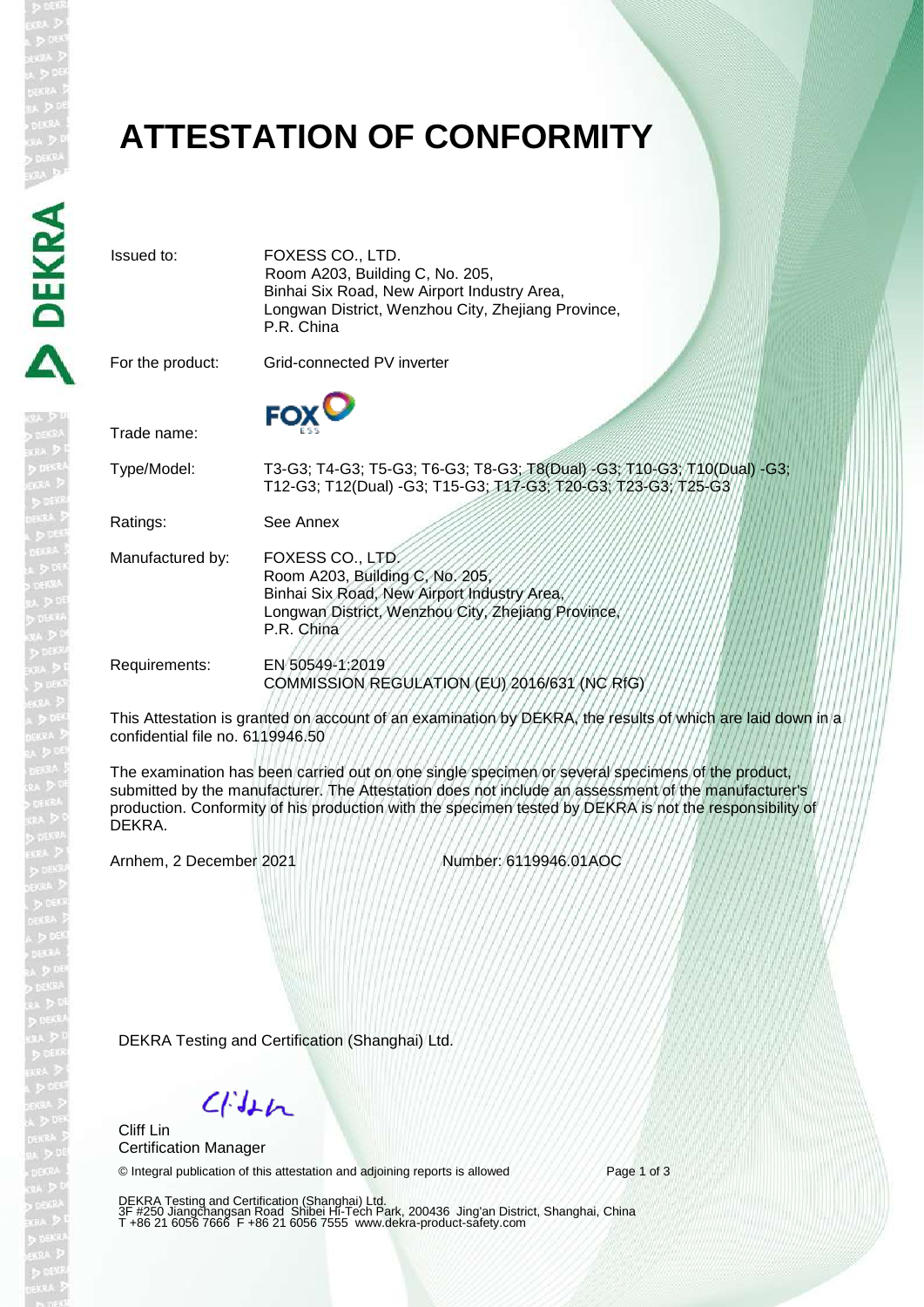

# **Annex to 6119946.01AOC**

## Software Version: V1.00

Ratings of the test product: Operating temperature range: - 25°C to + 60°C Protective class: I Ingress protection rating: IP65 Power factor range (adjustable): 0.8 leading…0.8 lagging

## T3-G3:

PV input: Max. 1100 Vdc, MPPT voltage range: 140-1000 Vdc, max 14 A /14 A, Isc PV: 18.2 A/18.2 A Output: 3/N/PE, 230/400 Vac, 50/60 Hz, rated apparent power 3000VA, max apparent power 3300 VA, rated 4.3 A, max 4.8 A

## T4-G3:

PV input: Max. 1100 Vdc, MPPT voltage range: 140-1000 Vdc, max 14 A /14 A, Isc PV: 18.2 A/18.2 A Output: 3/N/PE, 230/400 Vac, 50/60 Hz, rated apparent power 4000VA, max apparent power 4400 VA, rated 5.8 A, max 6.4 A

## T5-G3:

PV input: Max. 1100 Vdc, MPPT voltage range: 140-1000 Vdc, max 14 A /14 A, Isc PV: 18.2 A/18.2 A Output: 3/N/PE, 230/400 Vac, 50/60 Hz, rated apparent power 5000VA, max apparent power 5500 VA, rated 7.2 A, max 8.0 A

## T6-G3:

PV input: Max. 1100 Vdc, MPPT voltage range: 140-1000 Vdc, max 14 A /14 A, Isc PV: 18.2 A/18.2 A Output: 3/N/PE, 230/400 Vac, 50/60 Hz, rated apparent power 6000VA, max apparent power 6600 VA, rated 8.7 A, max 9.6 A

# T8-G3:

PV input: Max. 1100 Vdc, MPPT voltage range: 140-1000 Vdc, max 14 A /14 A, Isc PV: 18.2 A/18.2 A Output: 3/N/PE, 230/400 Vac, 50/60 Hz, rated apparent power 8000VA, max apparent power 8800 VA, rated 11.6 A, max 12.8 A

## T8(Dual)-G3:

PV input: Max. 1100 Vdc, MPPT voltage range: 140-1000 Vdc, max 28 A /28 A, Isc PV: 36.4 A/36.4 A Output: 3/N/PE, 230/400 Vac, 50/60 Hz, rated apparent power 8000VA, max apparent power 8800 VA, rated 11.6 A, max 12.8 A

## T10-G3:

PV input: Max. 1100 Vdc, MPPT voltage range: 140-1000 Vdc, max 14 A /14 A, Isc PV: 18.2 A/18.2 A Output: 3/N/PE, 230/400 Vac, 50/60 Hz, rated apparent power 10000VA, max apparent power 11000 VA, rated 14.5 A, max 15.9 A

## T10(Dual)-G3:

PV input: Max. 1100 Vdc, MPPT voltage range: 140-1000 Vdc, max 28 A /28 A, Isc PV: 36.4 A/36.4 A Output: 3/N/PE, 230/400 Vac, 50/60 Hz, rated apparent power 10000VA, max apparent power 11000 VA, rated 14.5 A, max 15.9 A

## T12-G3:

PV input: Max. 1100 Vdc, MPPT voltage range: 140-1000 Vdc, max 14 A /14 A, Isc PV: 18.2 A/18.2 A Output: 3/N/PE, 230/400 Vac, 50/60 Hz, rated apparent power 12000VA, max apparent power 13200 VA, rated 17.4 A, max 19.1 A

## T12(Dual)-G3:

PV input: Max. 1100 Vdc, MPPT voltage range: 140-1000 Vdc, max 28 A /28 A, Isc PV: 36.4 A/36.4 A Output: 3/N/PE, 230/400 Vac, 50/60 Hz, rated apparent power 12000VA, max apparent power 13200 VA, rated 17.4 A, max 19.1 A